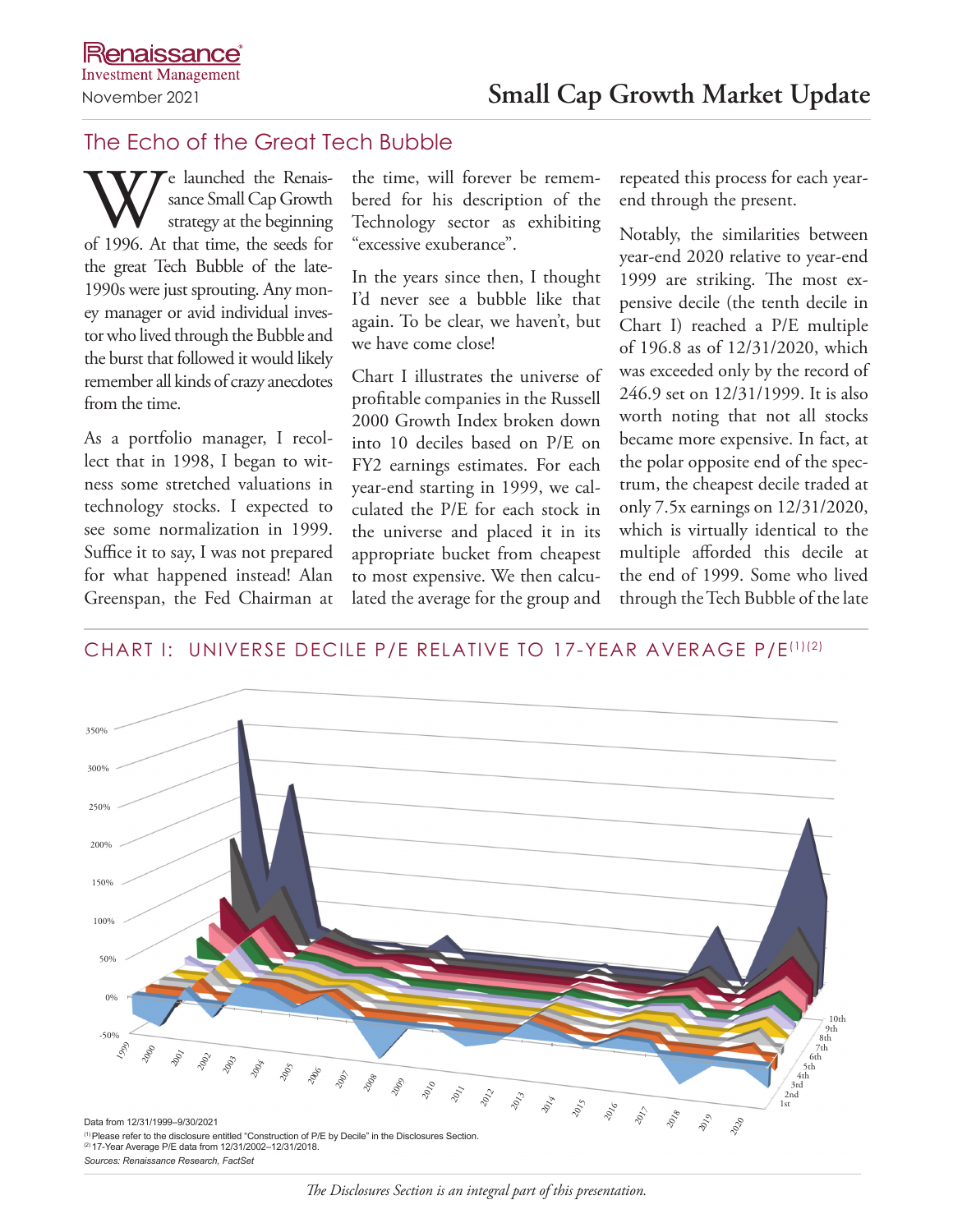1990s may recall that not only were "new economy" stocks revered for the unlimited growth they were to enjoy, but to an equal degree, "old economy" stocks were shunned by investors. Following the peak in the Tech Bubble in March of 2000, we witnessed not only a collapse in the stock prices of the most revered technology companies of the time but a magnificent run-up in prices for the overlooked and undervalued "old economy" stocks as well. During the four years from 2000 through 2003, cumulative returns of our client portfolios were up 70% (net of fees), while the Russell 2000 Growth fell by 27%.

In 2021, we have seen a strong rotation back to fundamentals and reasonable valuation. Through the first three quarters of the year, the highest-ranked quintile of stocks according to our quantitative model has outperformed the lowest ranked quintile by 18.5%. Our model favors companies with strong growth, quality, and momentum characteristics and reasonable stock valuation. In addition, the most expensive decile of stocks in our universe fell from a FY2 P/E of 196.8x to a P/E of 134.2x as of September 30. In the seventeen year-ends from 2002 through 2018, this priciest bucket has had an average P/E on FY2 estimated earnings of 60.4x. If one defines those years as normal, the most expensive decile of stocks in our universe is still 122% higher than normal.

We are enjoying a very strong year, and I'd be remiss if I didn't credit excellent stock selection from our Small Cap Growth Team as a significant contributor to our successour solid performance is not just the result of tailwinds. Since the end of 2020, we have been actively "pivoting" while benefiting significantly from market mispricing of our fastest-growing stocks. We've sold many positions at extremely attractive prices. We've reinvested these proceeds into underappreciated stocks in which the underlying growth rate of a company and its stock price provides what we believe is noteworthy upside potential.

We are not sacrificing growth in order to maintain a reasonable portfolio valuation. As of September 30, our portfolio holdings have averaged 24.5% growth in earnings over the last five years which compares favorably to the average for the Russell 2000 Growth Index of 14.1%.

If you would like to learn more about Renaissance's Small Cap Growth Strategy, please contact Mary Meiners, Director of Client Services (mcm@reninv.com, 513-723-4553), or Paul Radomski, Lead Portfolio Manager for our Small Cap Growth Strategy (par@reninv.com, 513-607-3496).

# DISCLOSURES

This Market Update reflects the thoughts of Renaissance as of November 8, 2021. This information has been provided by Renaissance Investment Management. All material presented is compiled from sources believed to be reliable and current, but accuracy cannot be guaranteed. This is not to be construed as an offer to buy or sell any financial instruments and should not be relied upon as the sole factor in an investment making decision, nor should it be considered a recommendation. The views and opinions expressed are those of the Portfolio Manager at the time of publication and are subject to change. There is no guarantee that these views will come to pass. As with all investments, there are associated inherent risks. Please obtain and review all financial material carefully before investing.

## CONSTRUCTION OF P/E BY DECILE

Each P/E decile represents the universe of profitable companies in the Russell 2000 Growth Index as of 12/31/1999 broken down into ten buckets of companies with an equal number of companies in each bucket. The companies were placed in their respective buckets based upon their price-to-earnings ratio on estimated earningsper-share for fiscal year two. The deciles were then recalculated the next year-end and each year thereafter through 12/31/2020 and for 9/30/2021. For each decile, the average P/E was calculated using a trigonometric mean, throwing out 20% of the outliers.

#### PERFORMANCE

If Renaissance or benchmark performance is shown, it represents historically achieved results, and is no guarantee of future performance. Future investments may be made under materially different economic conditions, in different securities and using different investment strategies and these differences may have a significant effect on the results portrayed. Each of these material market or economic conditions may or may not be repeated. Therefore, there may be sharp differences between the benchmark or Renaissance performance shown and the actual performance results achieved by any particular client. Benchmark results are shown for comparison purposes only.